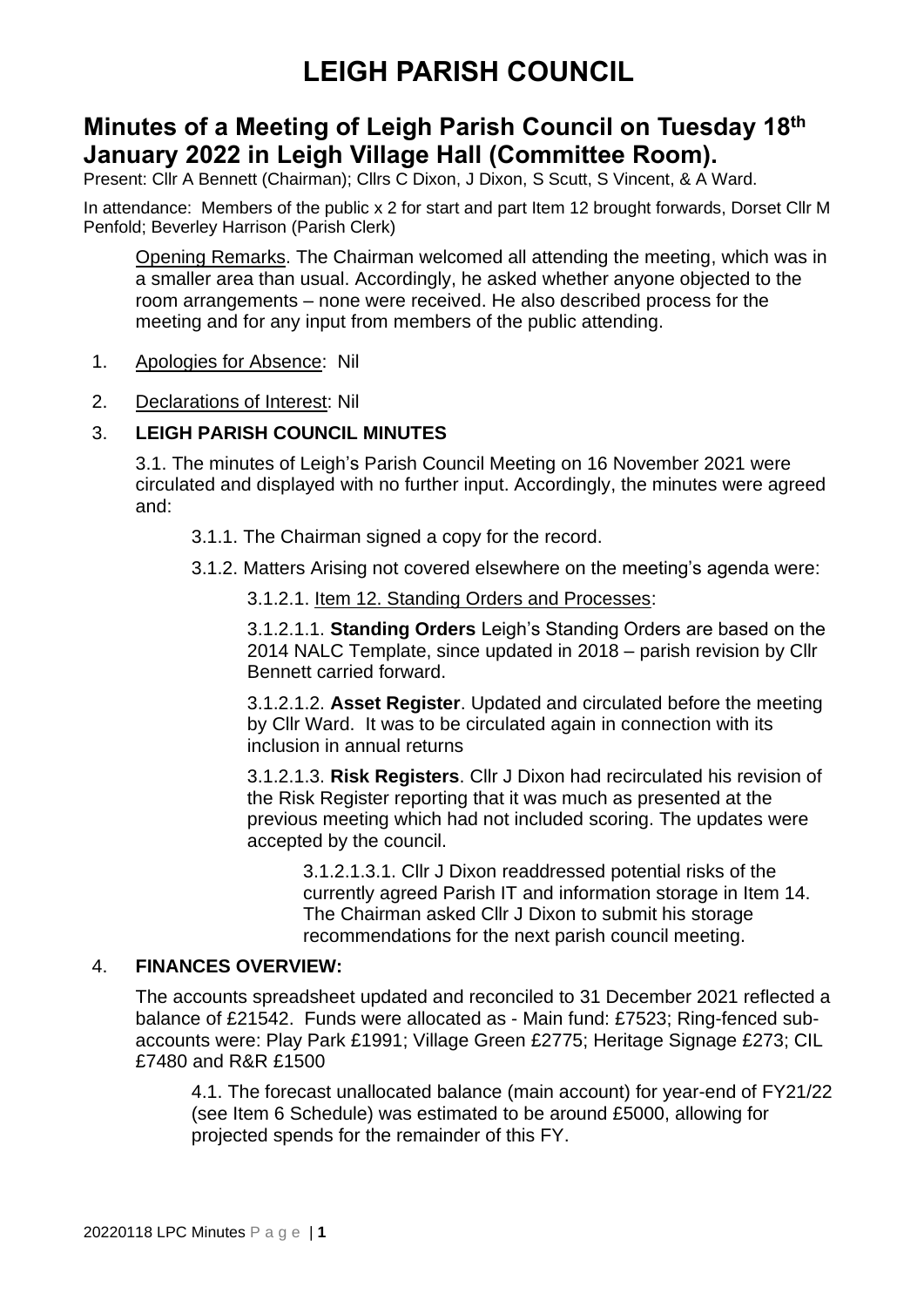4.2. General Account Budget for FY 22/23 The Chairman had recirculated version 2 of the original draft parish budget following the previous meeting. No disagreement had since been received. It was therefore proposed that a budget spend of £9950 from the General Account for FY 2022/23 be agreed. Assuming the recommendations concerning the precept were agreed (see next item), this would result in a negative budget for FY 2022/23 of -£356.

Proposer: Cllr Bennett; seconded Cllr Scutt. Unanimous agreement.

#### 5. **APPROVAL OF PRECEPT.**

In accordance with the circulated documents, Leigh's Parish tax base (properties being taxed) had increased for 2022/23, a welcome reverse of the decline experienced in the previous FY. In the light of the agreed parish budget, Item 4.2, it was proposed that Leigh parish submits its request for a precept of £9594 for FY 2022/23. This would manifest as a 2% increase for a Band D property, to £40.28 for the year.

Proposer Cllr Bennett; Seconded: Cllr C Dixon. Unanimous agreement

*Clerk's Note: Precept confirmed dispatched and confirmed received by Dorset Council on 24 Jan '22.* 

### 6. **APPROVAL OF PAYMENTS**

A consolidated schedule of payments was prepared and circulated for review and agreement by Councillors in the meeting as attached with the main minutes:

6.1. Payments made since previous meeting, Value: £1326-47 (Loan DD and Tree purchase.)

6.2. Payments for agreement in meeting – See the attached Schedule £1722- 21; less £28-00 cancelled by claimant.

6.3. Payments expected before next meeting. Village Hall rental for meetings held in 2020 were still to be invoiced locally. See Item 8.2 for future grass cutting costs.

7. **PLAYPARK UPDATE.** Cllr Scutt had received and circulated an estimate for works required following the RoSPA safety report (May 2021), which would be retrieved and recirculated. The works and their need were considered in meeting as Cllr Scutt requested release of parish CIL funds to match the quoted spend. The RoSPA report was a requirement for insurance cover and part of the parish risk management. The contractors invoicing had already corrected their work in response to the same report.

> 7.1. Councillors expressed concern at the size of the quote, *versus* the risks considered that were seen as negligible. It was decided that closer investigation was needed, including seeking further quotations for the same work. It was agreed to discuss the matter at the March parish council meeting when the report and perhaps more options would be available.

8. **VILLAGE GREEN UPDATE.** Cllr Ward stated that there was little to report.

8.1. The Village Green Policy statement(s) agreed at the previous meeting and being uploaded to the Policies area of the Leigh Village website.

8.2. Grass cutting. The Village Green was cut, with the Play Park, by one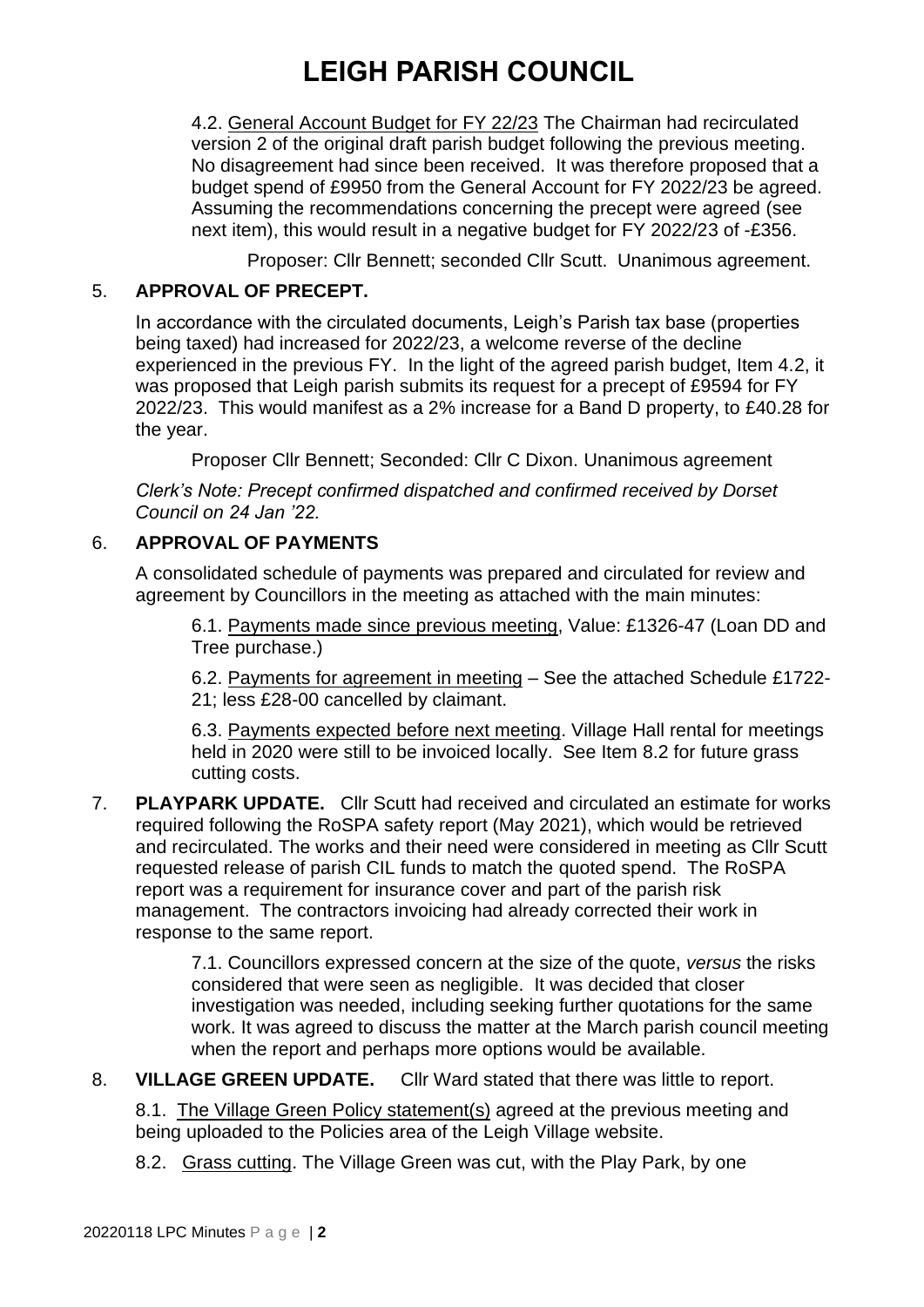contractor pending decision about a formal way ahead. Details had been negotiated by Graham Bugler, whilst a parish councillor. For previous years grass cutting was invoiced at the end of each month of the grass cutting season. The annual total was approaching the £2000 threshold; above this figure required councils to invite bids for the contract. As there was no written contract, the Clerk undertook to discuss, availability and provisionally agree proposed costs with the existing supplier for the forthcoming season. For discussion formal agreement in meeting 15 March 2022.

## 9. **CLIMATE CHANGE INITIATIVE.**

Cllr C Dixon reported that there had been no meetings since the last council meeting and that response was awaited about the grant application agreed at the previous meeting.

10. **FLOOD ALLEVIATION.** The Chairman reported that further to the previous meeting's observations, more research was being conducted to further alleviate the risk of flooding in the village.

10.1. East stream – Beer Hackett Stream [ST623084]. The 'leaky dams' (c.1 mile upstream of the Bridge Garage) were working as intended, but the recent spate water had simply overwhelmed their capacity (a known risk). Downstream of the bridge, there was some buildup of natural debris in the river that inevitably added to the restricted river backing up. The Chairman was in contact with the river-side landowners with the intention of arranging a small work party to remove the worst of the obstructions within 250m downstream of the bridge.

10.2. West stream, R Wriggle tributary at Chetnole Road Bridge - [ST614085] Two properties had reported water ingression. A search for a suitable site where a 'leaky dam' upstream of the bridge might be established was being undertaken; the Chairman was in contact with the associated landowners. It was considered that the Southwest Farming & Wildlife Advisory Group (FWAG SW) might consider support (as it had for the above East stream project). Site / ground visits were being arranged to discuss options.

### 11 **PLANNING**

11.1. **To consider Parish Planning Matters**. Updates since previous meeting.

- 2021/05103 Frampton Farm DT9 6HJ Open Schooling Arena. Nil objection or comment
- P/VOC/2021/05531. Huntsbridge Farm DT9 6JA, removal of agricultural provision, deadline 11 Jan 2022. It was noted in meeting that there was no parish council objection.

11.2. The Chairman in his draft letter to Dorset Council (Item 14.1) had included reference to parish planning issues regarding ongoing cases of non-compliance. Inappropriate occupation or use was not being correctly investigated, challenged or enforced by County.

11.3. Cllr C Dixon was attending on-line DAPTC Planning Training.

#### 12. **HIGHWAYS & BYWAYS**

12.1. Cllr C Dixon reported that road marking refreshment was in progress to assist with traffic calming. There had also been some road surface patching of potholes on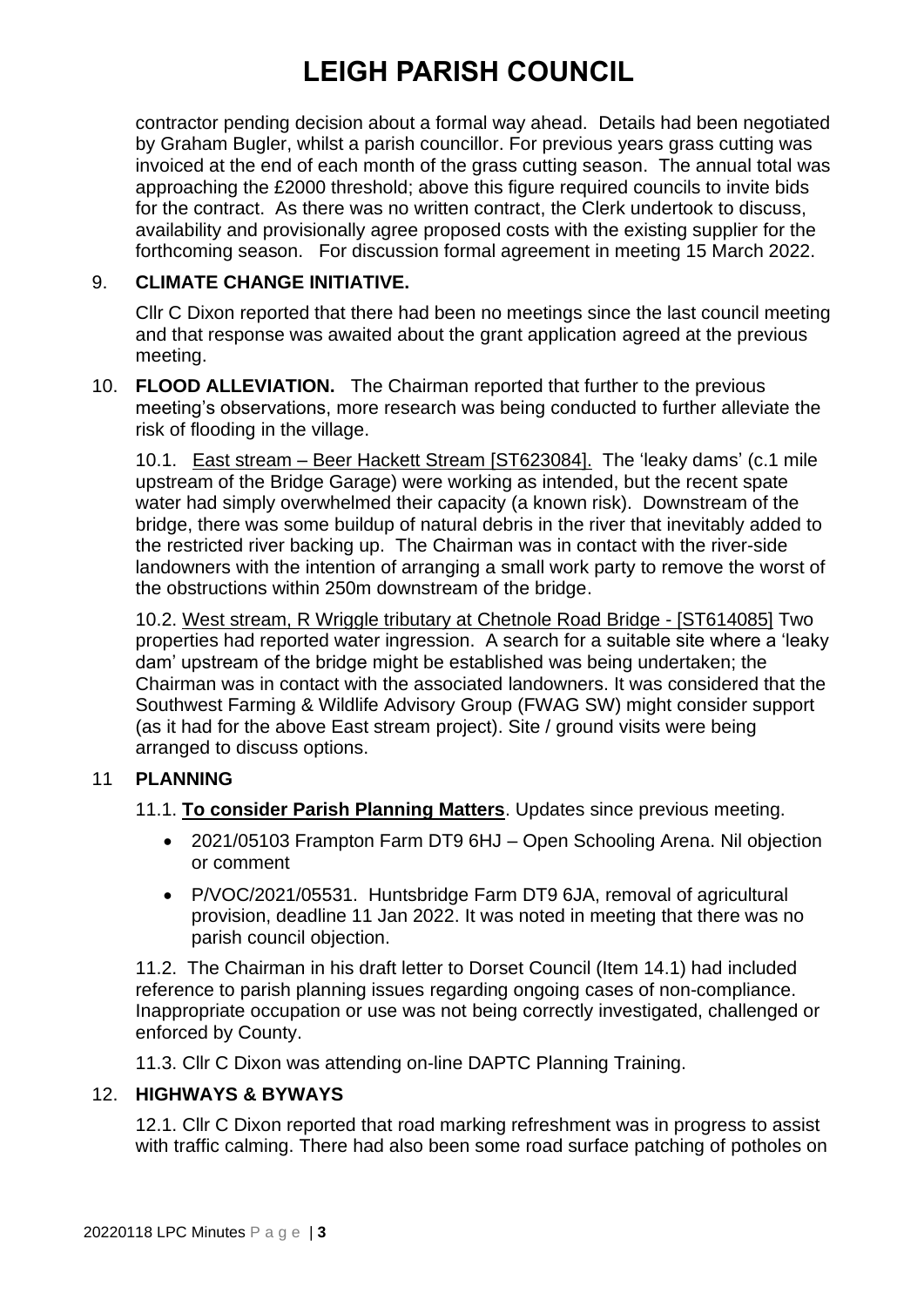Yetminster Road towards the village centre. Community Speed Watch training was complete.

12.2. Three Gates Speed Limit Proposed Extension. The Chairman reported that the parish had received the raw information from the traffic survey commissioned by Dorset Council and was awaiting the next Dorset Highways proposal from those survey results

12.3. Bound Lane T638. This Item was discussed after Item 3 to permit Mr and Mrs B Read to update then depart. The Clerk reported that she had an appointment booked at the County Record Office to check the parish minutes from the 1970s.

*Clerk's Note: Further to the in-meeting discussions about use of by-ways, information was received subsequently from GLEAMS and circulated on 24 January 2022. This covers the wider issues in Glover Landscapes Report and covers aspects of track use, discussed in meeting. The consultation closes for response to DEFRA by 9 April 2022 and may be answered by anyone ie: 'Please ask everyone you know who would like to see an end to off-roading to take part.' Link is: [https://consult.defra.gov.uk/future-landscapes](https://consult.defra.gov.uk/future-landscapes-strategy/government-response-to-the-landscapes-review/)[strategy/government-response-to-the-landscapes-review/](https://consult.defra.gov.uk/future-landscapes-strategy/government-response-to-the-landscapes-review/)*

### 13. **CORRESPONDENCE RECEIVED**.

The Clerk listed correspondence received and circulated for review and commented upon further as necessary:

13.1. DAPTC Training. The current training list was circulated to all. A number of courses, all online, were booked, although Councillor Induction training was outstanding for at least 2 more Councillors. The current training arrangement is online and time efficient.

13.2. It was clarified that the parish had confirmed its local SSI contact registration for Beer Mill Mead (Candle Auction land).

13.3. The Clerk had circulated correspondence, dated 17 January 2022, to all councillors about the Dorset Plan.

13.4. NALC guidance about councillor allowances policy was revised and re-issued.

### 14. **ITEMS OF AN URGENT NATURE – SUBJECT TO CHAIRMAN'S APPROVAL.**

14.1. The Chairman had drafted and circulated his proposed letter to the CEO of Dorset County addressing four issues of concern to Leigh parish council. It was unanimously agreed that he should release it as Leigh Parish Council's view.

14.2. The Chairman had been approached about any proposed village celebrations for the Queen's Platinum Jubilee over the weekend Friday  $3<sup>rd</sup>$  – Monday 6<sup>th</sup> June 2022. It was agreed that the parish council would support organizers of such an event.

#### 15. **DATE(S) OF NEXT MEETINGS**:

Next Leigh PC meeting is at 7-30pm on Tuesday 15 March 2022, in the Village Hall.

15.1. Meetings in 2022 until the Parish Council AGM are on Tuesdays: 15 March and (AGM) 17 May 2022.